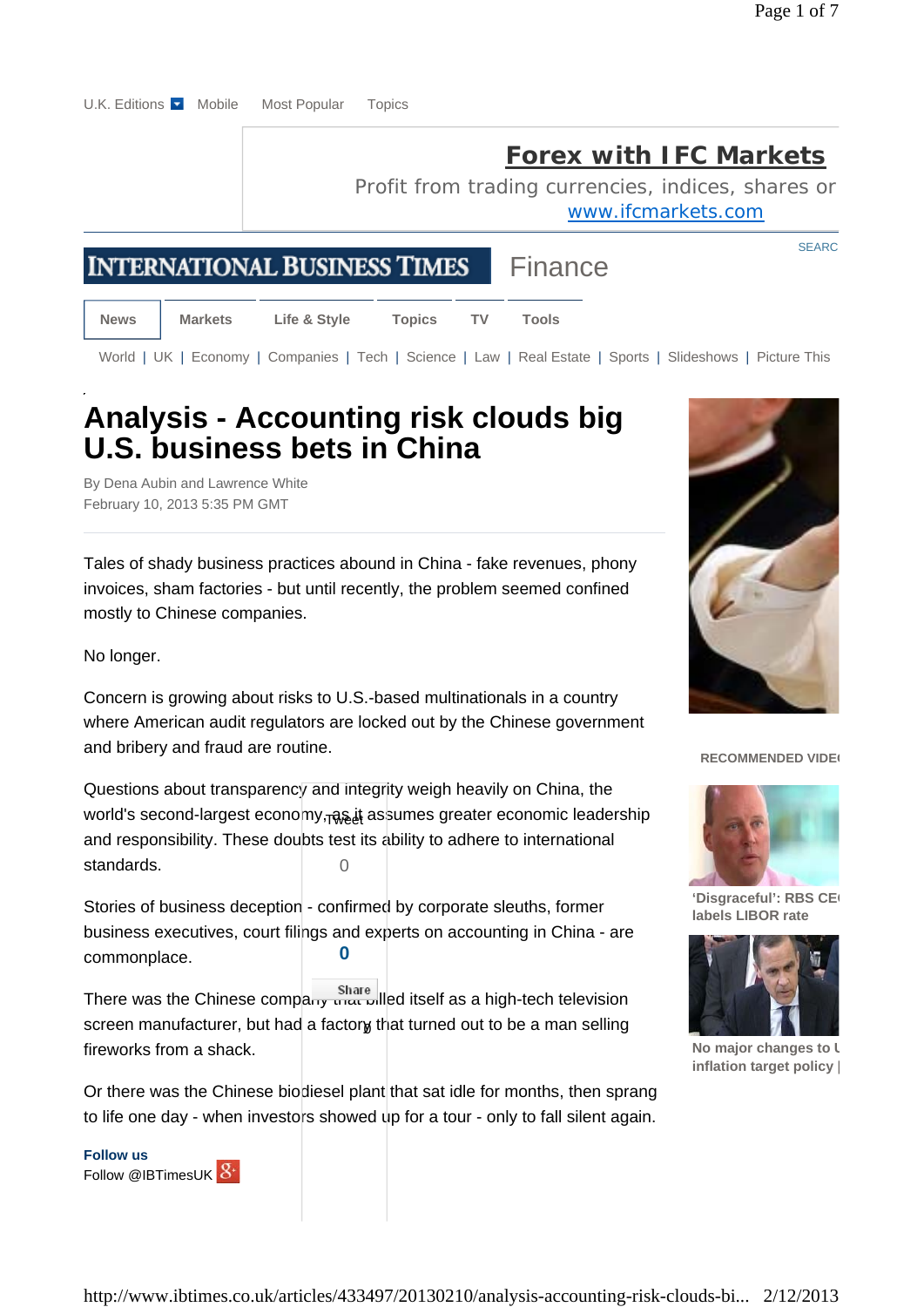On January 18, Caterpillar disclosed "deliberate, multi-year, coordinated accounting misconduct" at the Siwei unit of ERA Mining Machinery. Caterpillar said it would write off most of the \$654 million it had paid to acquire ERA only months earlier.

world's largest construction equipment manufacturer, based in Peoria, Illinois.

Caterpillar's Siwei stumble was not the first for a U.S. multinational in China, but the scope of the problem stood out.

Caterpillar has provided few details, but it has disclosed inventory discrepancies, inflated profits and improperly recorded costs and revenue at Siwei.

Caterpillar declined further comment.

Part of Caterpillar's problem may have been inadequate due diligence work prior to the ERA acquisition. Companies often try to keep fees down for this type of work, but in China that may be asking for trouble, says Paul Gillis, an accounting professor at Peking University in Beijing.

Acquiring firms typically do some of their own due diligence while also relying on deal advisers, legal experts and auditors. Due to the risks in China, efforts should be beefed up to uncover fraud, Gillis said. "When you start cutting corners on audits ... you're enabling those who commit fraud."

### GOING FOR GROWTH

Of course, it is not as if the United States has not had its own share of egregious accounting frauds over the years. In 2001-2002, a series of major scandals involving the likes of Enron, WorldCom and Tyco shook the U.S. economy.

Legislation followed that strengthened oversight of auditing and accountability of companies' top officers. That has not stopped U.S. accounting fraud, but it has made it easier to identify and deter some of the most egregious behavior.

In China, where large U.S. corporations are making some very big bets, a new frontier of accounting risk is opening up.

Lured by an economy growing much more quickly than the United States, U.S. companies have directly invested \$54 billion in Chinese businesses, factories and property, most of it in the past decade, according to U.S. Department of Commerce data.

Despite a cooling off of China's growth last year, demand from its massive consumer class is still lifting revenues at companies that range from coffee seller Starbucks Corp to casino operator Wynn Resorts .



**European leaders reac historic deal on EU bu**



**European shares gain china trade, EU budge**

by T





**Fighting Hunger** Worldwide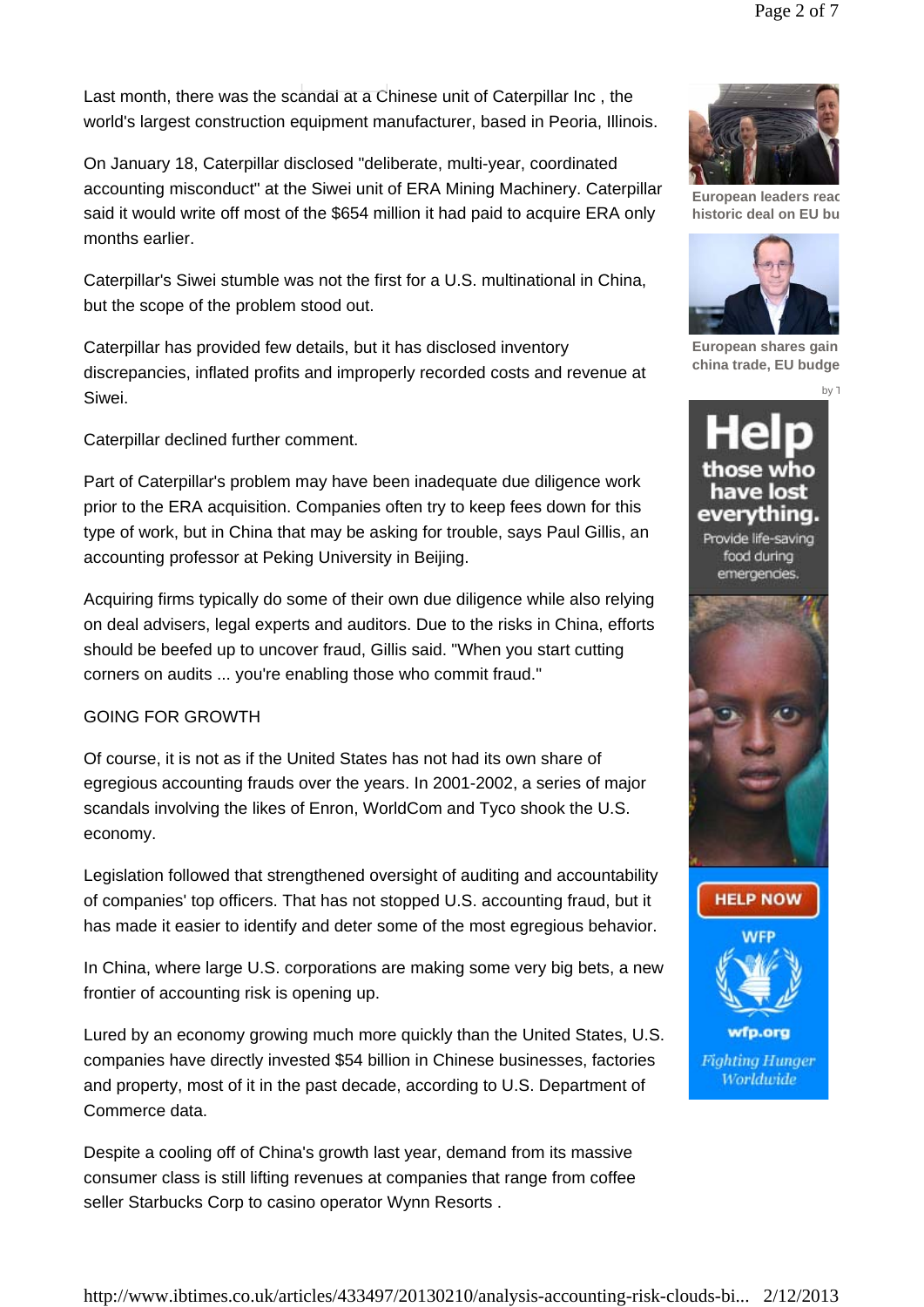The Caterpillar experience and the growing catalog of smaller instances of deception and abuse have some experts wondering if U.S. companies' Chinese results can be trusted.

Though China is shifting to a market economy, much business is still done on a handshake, China experts say. State secret laws hinder investigations by outsiders. Audits done in China of U.S. corporate units there cannot be inspected by U.S. regulators because the Chinese government refuses to allow them.

A former executive at a large, U.S.-based multinational active in China recalled the firm's auditor being fired for trying to correct improper accounting at a joint venture in China. Managers there were trying to book sales early, sometimes for unassembled products, to avoid a coming tax increase, said the executive, who asked not to be named. He said he had the auditor reinstated and the accounting changed.

Dealings with a Chinese joint venture did not end well for California-based RAE Systems Inc, which makes chemical detection monitors. It had to pay nearly \$3 million to the U.S. government to settle complaints in 2010 that it did too little to stop bribery at a Chinese joint venture.

### 'RED FERRARI' TEST

Despite well-known risks in China, auditors there often are not inquisitive enough or alert to possible fraud, some experts say.

Auditors in China may pore tirelessly over documents and yet "fail to spot the red Ferrari parked on the doorstep and fail to ask who it belongs to, how it was paid for," said Peter Humphrey, founder of ChinaWhys, a Shanghai-based anti -fraud consultancy that has investigated white-collar crime and fraud at scores of multinational firms in China.

China experts said it is difficult to do business there without encountering demands for gifts or kickbacks.

Transparency International, a corruption watchdog, surveyed business executives who said Chinese firms in 2011 were second only to Russian companies in being most likely to pay bribes abroad.

But six U.S. companies, including technology group IBM and drugmaker Pfizer Inc , were charged by the U.S. Securities and Exchange Commission over the past two years for improper payments or gifts in China.

Retailer Wal-Mart Stores has said it is investigating allegations of bribery in China, among other countries, and cosmetics group Avon Products Inc is dealing with probes of possible bribery in China.